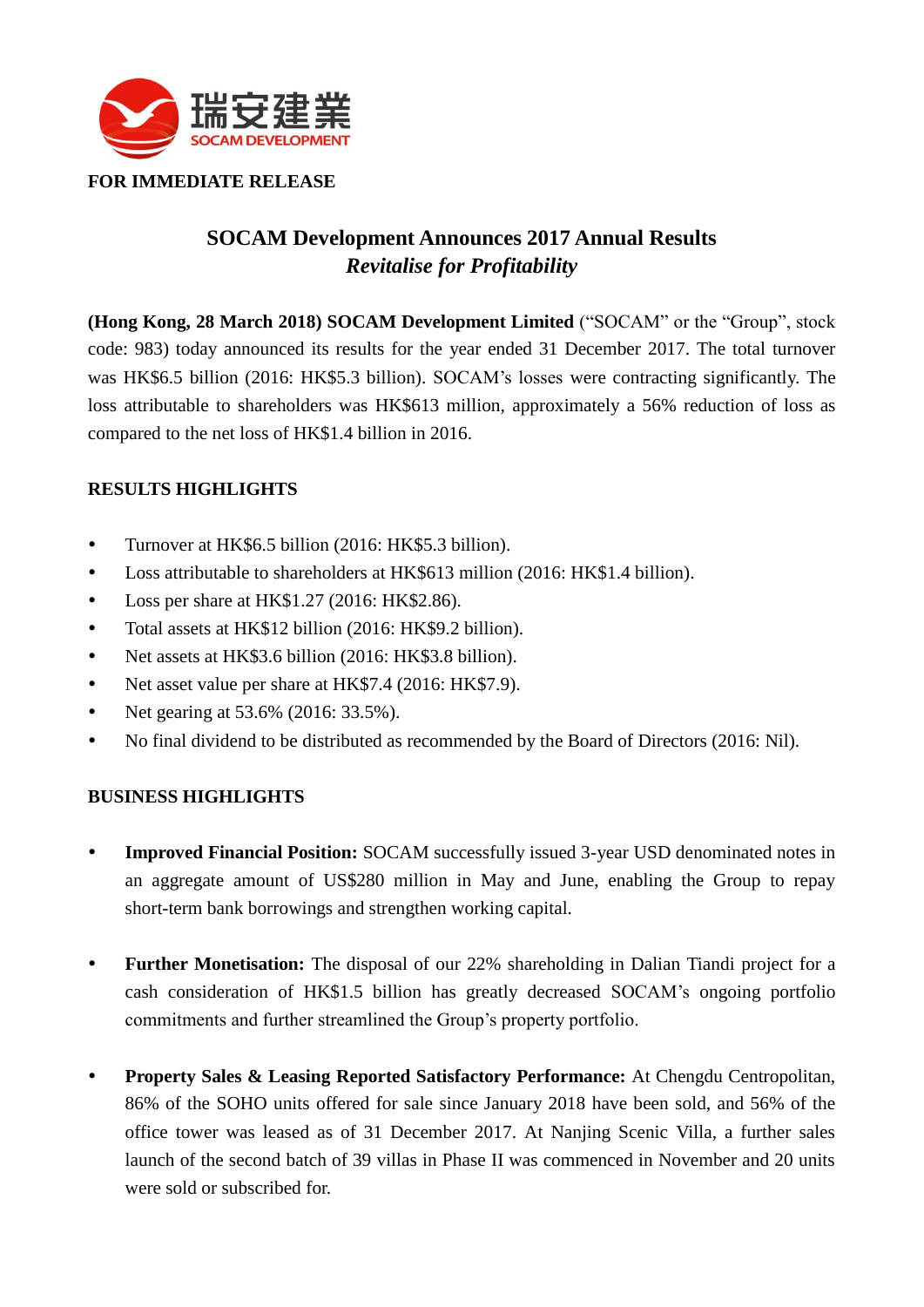

 **Construction Business Expanded Order Book:** SOCAM's construction arm recorded a profit of HK\$135 million, a 80% increase compared to HK\$75 million in 2016. New contracts secured during the year amounted to HK\$6.8 billion, a 44% rise on the HK\$4.7 billion in 2016. The renovation and maintenance businesses kept growing at a steady pace.

#### **BUSINESS REVIEW**

#### **Property – Rebuilding our Business**

Despite challenging market conditions, SOCAM has managed to reduce its property portfolio in the Chinese Mainland from an attributable gross floor area of 2.1 million square metres to approximately 0.56 million square metres today. Currently, about 418,400 square metres are completed properties, with the remaining 151,500 square metres under development.

During the year, SOCAM disposed of its 22% interest in Dalian Tiandi knowledge community project, realising cash proceeds of HK\$1.5 billion in stages. The transaction enabled SOCAM to exit a long-term investment project and made a positive contribution to the cash flow and financial position of the Group, albeit a HK\$127 million book loss was incurred.

Our property portfolio in the Chinese Mainland currently consists of retail malls which are being refurbished to include a greater element of entertainment and dining. During the year, Chengdu Centropolitan's fresh market 'village' opened, and Shenyang Tiandi largely completed its revamp plans and new facilities such as 'Bar Street' were opened in July. Total attributable gross rental income from our investment properties in 2017 was approximately HK\$38 million (2016: HK\$33 million), marking an improving trend. However, as SOCAM's shopping malls were all at some stage of refurbishment and tenant mix adjustment during the year, occupancy rates were temporarily disrupted.

As of 31 December 2017, occupancy rates for the two newly-opened floors of Chengdu Centropolitan were 89% and 25% respectively, and those for Chongqing Creative Concepts Center, Shenyang Tiandi and Tianjin Veneto were 60%, 60% and 66%, respectively.

We have strengthened our efforts in sales and leasing of offices and SOHO tower in Chengdu Centropolitan. Since January 2018, SOCAM has re-launched 96 SOHO units and 83 have been sold. Leasing activity of the 21-floor office tower is progressing satisfactorily. As of 31 December 2017, 56% of the office tower was leased.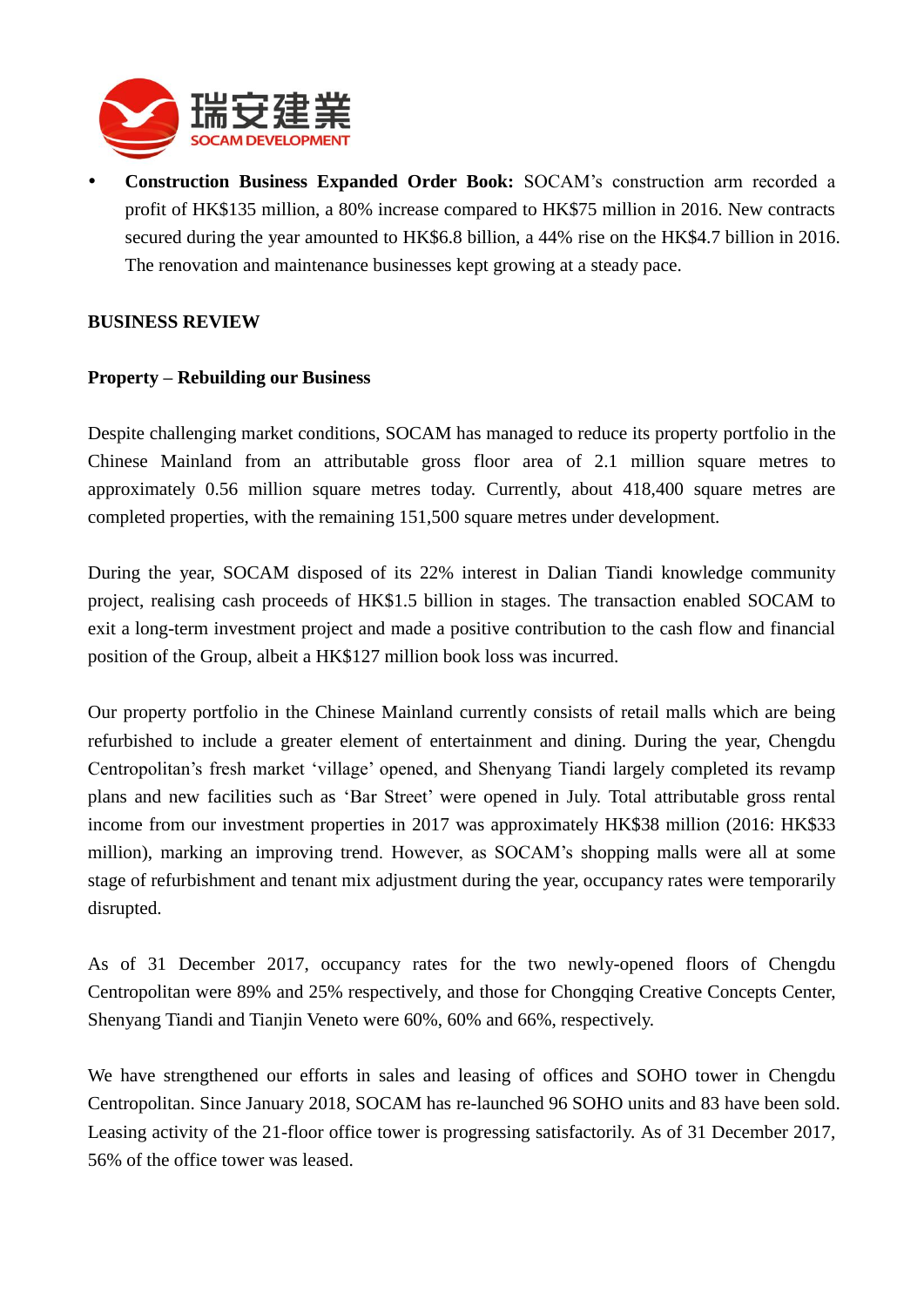

At Nanjing Scenic Villa, a further sales launch of the second batch of 39 villas in Phase II was conducted in November and 20 units have been sold. At year-end, 211 out of 239 of the units launched for sale so far were pre-sold or subscribed for, yielding total sales proceeds of approximately RMB924 million.

The shortfall in mall rental income, together with the book loss on the disposal of Dalian Tiandi, adversely affected SOCAM's property business performance, leading to a sectoral attributable loss of HK\$291 million for 2017, which was a significant reduction of loss compared to 2016 (HK\$1,182 million).

## **Construction – Strengthening Management for Better Results**

SOCAM's construction business posted a profit of HK\$135 million (2016: HK\$75 million), representing a significant 80% rise. Turnover increased by 36% to HK\$6.4 billion (2016: HK\$4.7 billion). As of 31 December 2017, the gross value of contracts on-hand was approximately HK\$18.5 billion and contracts to be completed was HK\$9.8 billion (2016: HK\$18.6 billion and HK\$9.7 billion respectively). Average net profit margin increased to 2.1 % of turnover, from 1.6% margin in the previous year.

Over the year, SOCAM won a total of HK\$6.8 billion new contracts, compared to HK\$4.7 billion in 2016. Highlight tender success was a contract from the Architectural Services Department (ASD) for the design and construction of Junior Police Officer Married Quarters in Fanling, worth HK\$2,720 million. Six major construction contracts on public housing development and maintenance were won, with aggregate contract value of approximately HK\$2.8 billion, including public rental housing developments in Wong Tai Sin and Chai Wan. For completed contracts, we handed over the Hong Kong Children's Hospital to the ASD and Hospital Authority, an on-time delivery.

SOCAM's interior fit-out and building maintenance arms both had a profitable year, with a strong order book going forward. Pat Davie won 33 new contracts totalling HK\$1.29 billion, mainly from large institutional and commercial clients in Hong Kong and Macau. Contracts completed by Pat Davie amounted to HK\$1.04 billion in Hong Kong and HK\$102 million in Macau.

The Group has strengthened and incentivised management to achieve better results. In September 2017, the Group sold 15% of the issued share capital of its holding company of the construction businesses to seven senior executives of the Construction Division for a total consideration of HK\$75 million.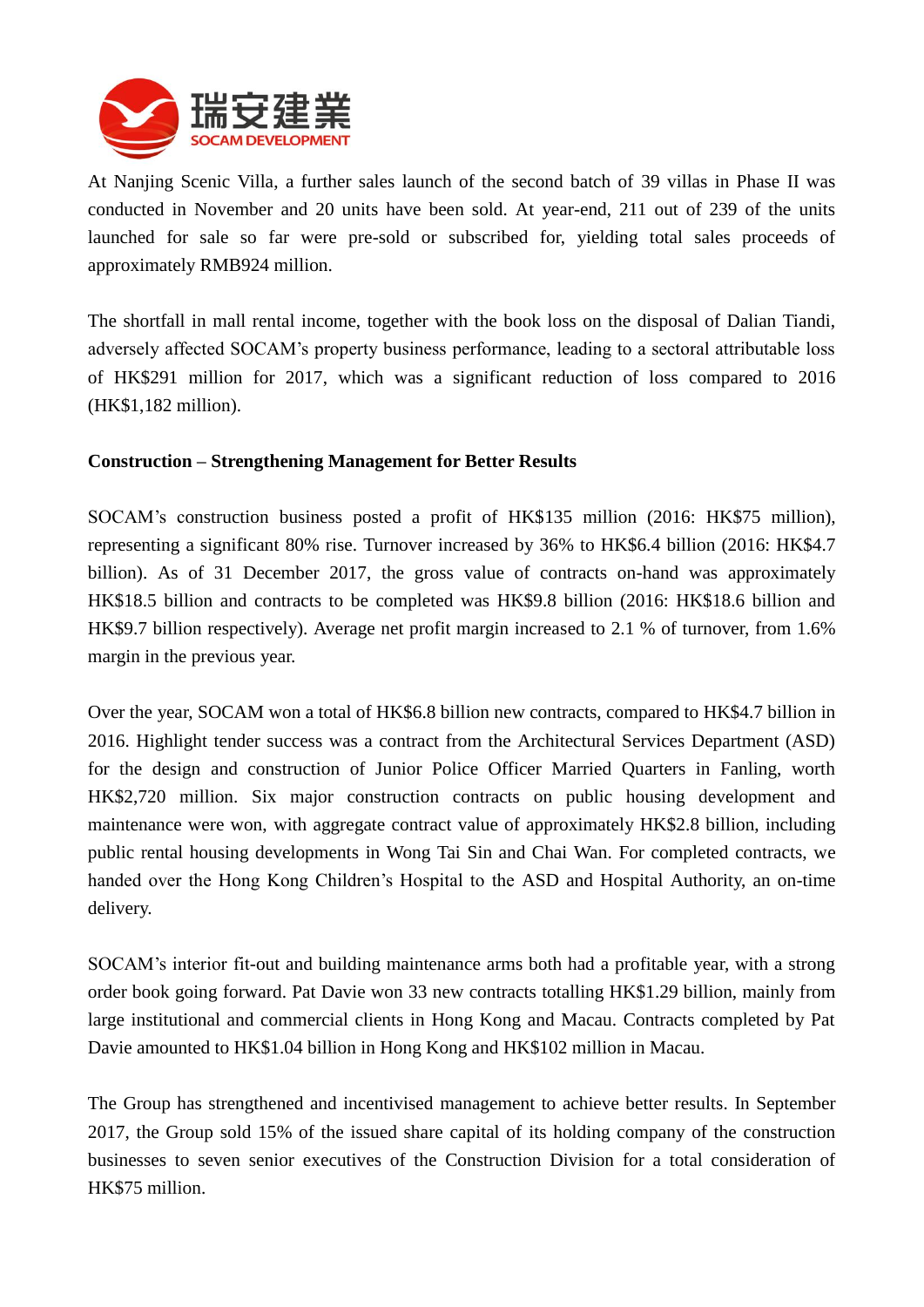

#### **Revitalise for Profitability**

The past year was one in which SOCAM made satisfactory progress in our two overarching ambitions. Firstly, the Group took significant strides in improving our balance sheet and, secondly, to embark upon a rebuilding programme. By progressively enlivening the shopping malls, SOCAM is in the process of generating higher shopper patronage, improving leasing, enhancing revenue and achieving our medium-term objective to create value.

Generally, the shopping mall operating environment in the Chinese Mainland is still very challenging due to oversupply in the retail sector. Yet, the retail market has seen signs of recovery with the Central Government's continued stimulation of private consumption. The revamp plans in three of the four shopping malls have seen modest success during the year in terms of the increased footfall recorded. SOCAM aims to redouble efforts to achieve a full recovery in operating results, and in pursuing a prudent path to stability and profitability.

On the construction front, Hong Kong looks to meet the urgent need of expansion of public and affordable housing, a sector in which SOCAM specialises. The Group remains confident that pragmatic land supply solutions can be found and that SOCAM's tendering opportunities in this area are poised to increase in the immediate years ahead.